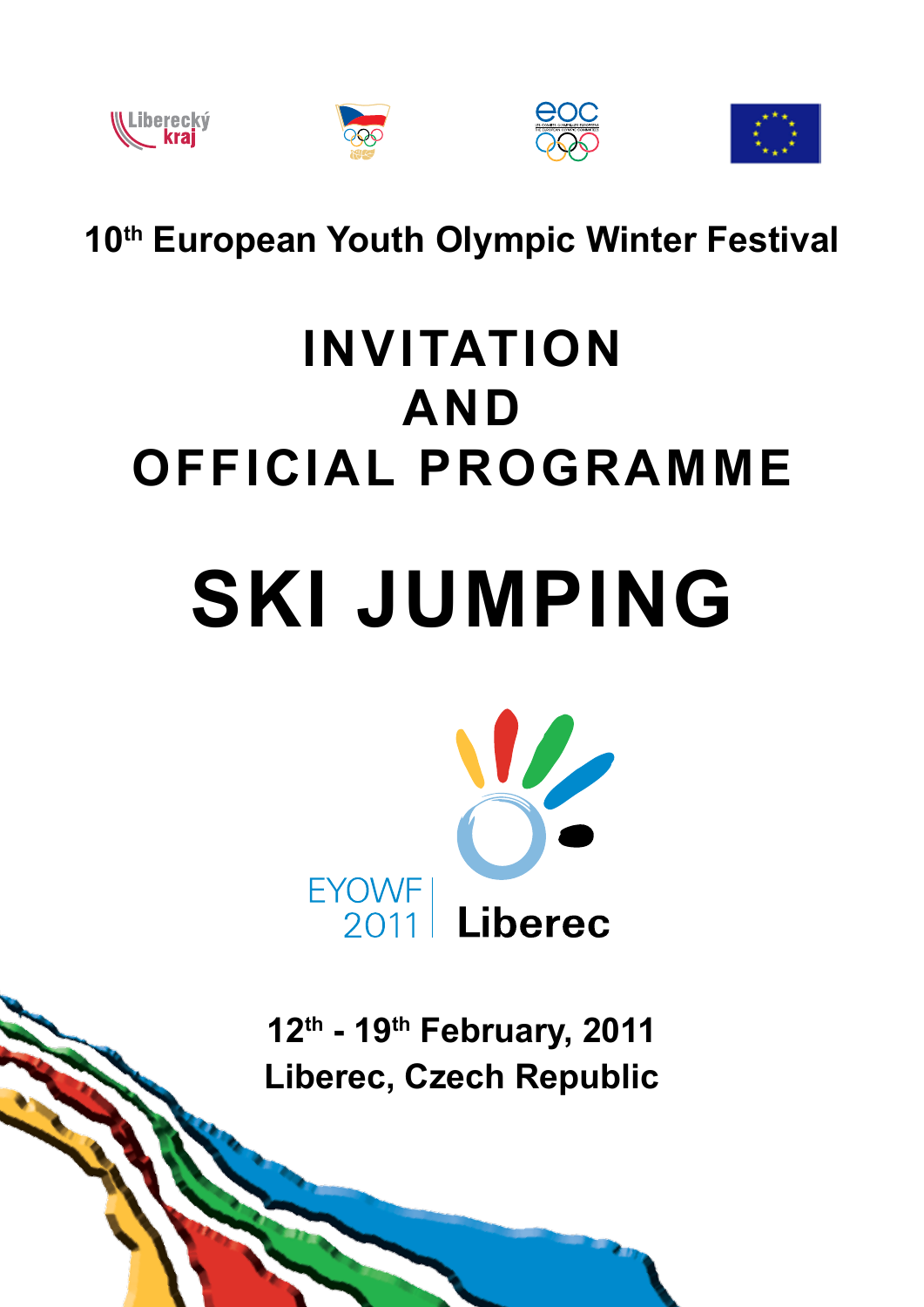

| Organiser:              | EYOWF 2011, o. p. s.                                                                                                                                    |  |
|-------------------------|---------------------------------------------------------------------------------------------------------------------------------------------------------|--|
| Date:                   | 12 <sup>th</sup> - 19 <sup>th</sup> February, 2011                                                                                                      |  |
| <b>Place:</b>           | Liberec - Jumping hill Jested B                                                                                                                         |  |
| <b>Category:</b>        | Boys, birth year 1994, 1995                                                                                                                             |  |
| Quota:                  | 4 athletes, 2 coaches, 1 Extra Official per NOC                                                                                                         |  |
| <b>Disciplines:</b>     | Ski jumping                                                                                                                                             |  |
|                         | Individual event<br><b>HS 100</b><br>Team event - 4 members HS 100                                                                                      |  |
| <b>Rules:</b>           | <b>ICR 2008</b><br>2010/2011 Regalement for the FIS Cup SJ with mo-<br>difications                                                                      |  |
| <b>Entries:</b>         | via NOC according to general information - see<br>www.eyowf2011.cz                                                                                      |  |
| <b>Entry deadlines:</b> | 15. 10. 2010 - 1st round EYOWF application (preli-<br>minary entries by numbers per sport)                                                              |  |
|                         | 15. 11. 2010 - 2nd round EYOWF application (final<br>entries by numbers per sport)                                                                      |  |
|                         | 15. 1. 2011 - 3rd round EYOWF application (entries<br>by name $-$ long list)                                                                            |  |
|                         | 31. 1. 2011 - 4th round EYOWF application (final<br>entries by name – short list)                                                                       |  |
| <b>FIS Code:</b>        | only athletes with valid SJ FIS code for season<br>2010/2011 are allowed to participate (the ski jum-<br>pers' code is also valid for Nordic Combined!) |  |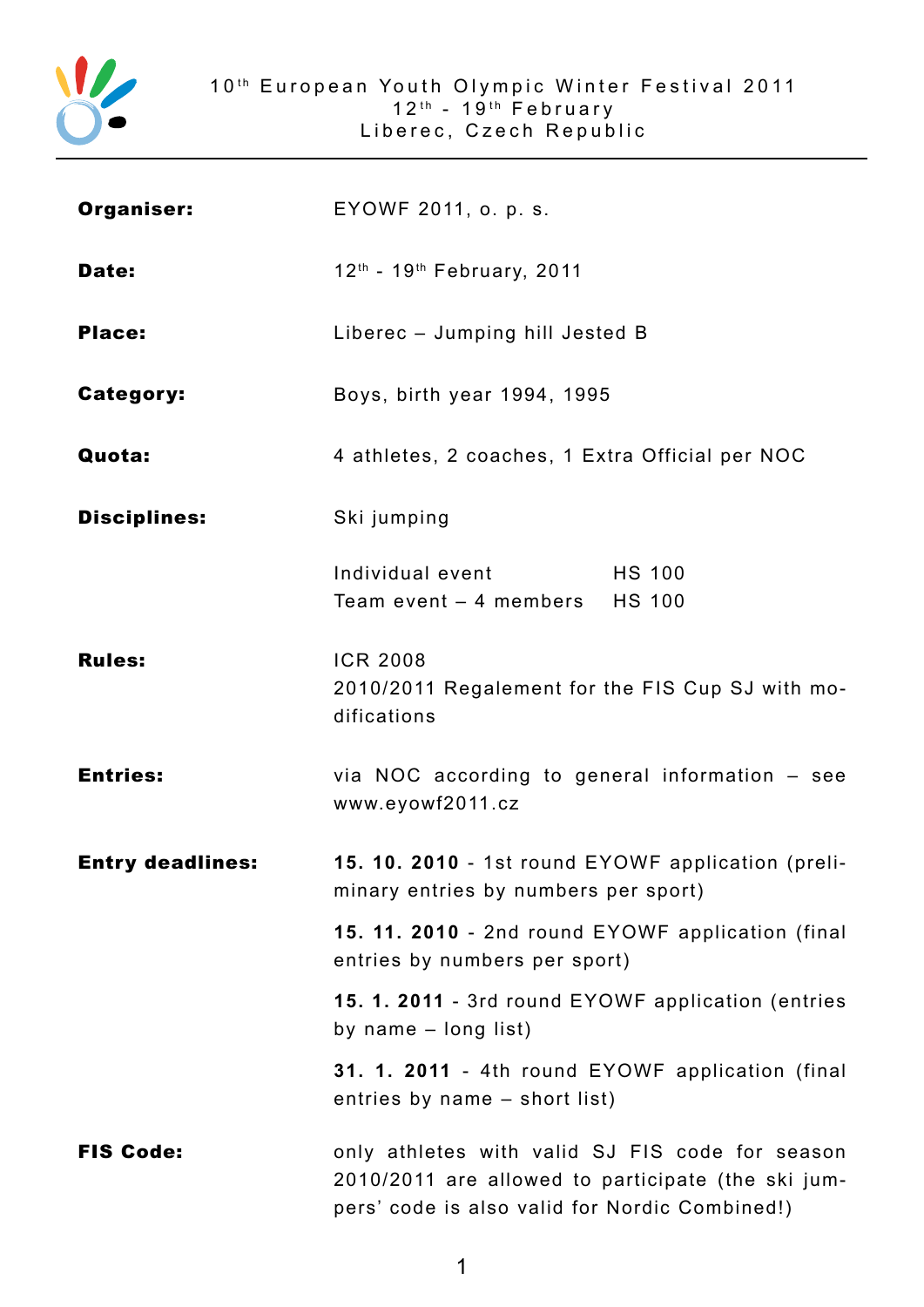

| <b>Equipment:</b>                  | according to ICR and Regalement for age group<br>Youth 2                                                                                                                                                                                                                                                                                                                                                                                                                                                                                                |
|------------------------------------|---------------------------------------------------------------------------------------------------------------------------------------------------------------------------------------------------------------------------------------------------------------------------------------------------------------------------------------------------------------------------------------------------------------------------------------------------------------------------------------------------------------------------------------------------------|
| <b>Advertising:</b>                | According to EYOF Charter, Rule 15a.<br>No form of advertising or publicity may appear in<br>any form whatsoever on clothing, accessories or,<br>more generally, on any item of clothing or piece of<br>equipment worn or carried by the delegations du-<br>ring the EYOWF, with the exception of the manu-<br>facturer's identification and logo, as stipulated in<br>the rules of the IOC. All violations of the provisions<br>of this clause shall lead to disqualification and the<br>withdrawal of the accreditation of the person con-<br>cerned. |
| <b>Transportation:</b>             | The organizer will provide shuttle bus service from<br>the Olympic village to the venue. Teams with their<br>own cars should register these in advance during<br>the accreditation process. After arrival teams will<br>receive parking permissions for their car/cars. Wit-<br>hout this permission you will be not able to go to the<br>venue with your car!                                                                                                                                                                                          |
| <b>Accommodation:</b>              | via NOC according to general information - see<br>www.eyowf2011.cz                                                                                                                                                                                                                                                                                                                                                                                                                                                                                      |
| <b>Accreditation:</b>              | via NOC according to general information - see<br>www.eyowf2011.cz                                                                                                                                                                                                                                                                                                                                                                                                                                                                                      |
| <b>Race Office:</b>                | in the Olympic Village, every day $8:00 - 20:00$<br>At the jumping hill – in the judges tower during trai-<br>nings and competitions                                                                                                                                                                                                                                                                                                                                                                                                                    |
| <b>Presentation:</b>               | 30 minutes before the first Team Captains' meeting<br>in the meeting room in the Olympic Village                                                                                                                                                                                                                                                                                                                                                                                                                                                        |
| <b>Team Captains'</b><br>meetings: | according to official programme (see below) in the<br>Olympic Village                                                                                                                                                                                                                                                                                                                                                                                                                                                                                   |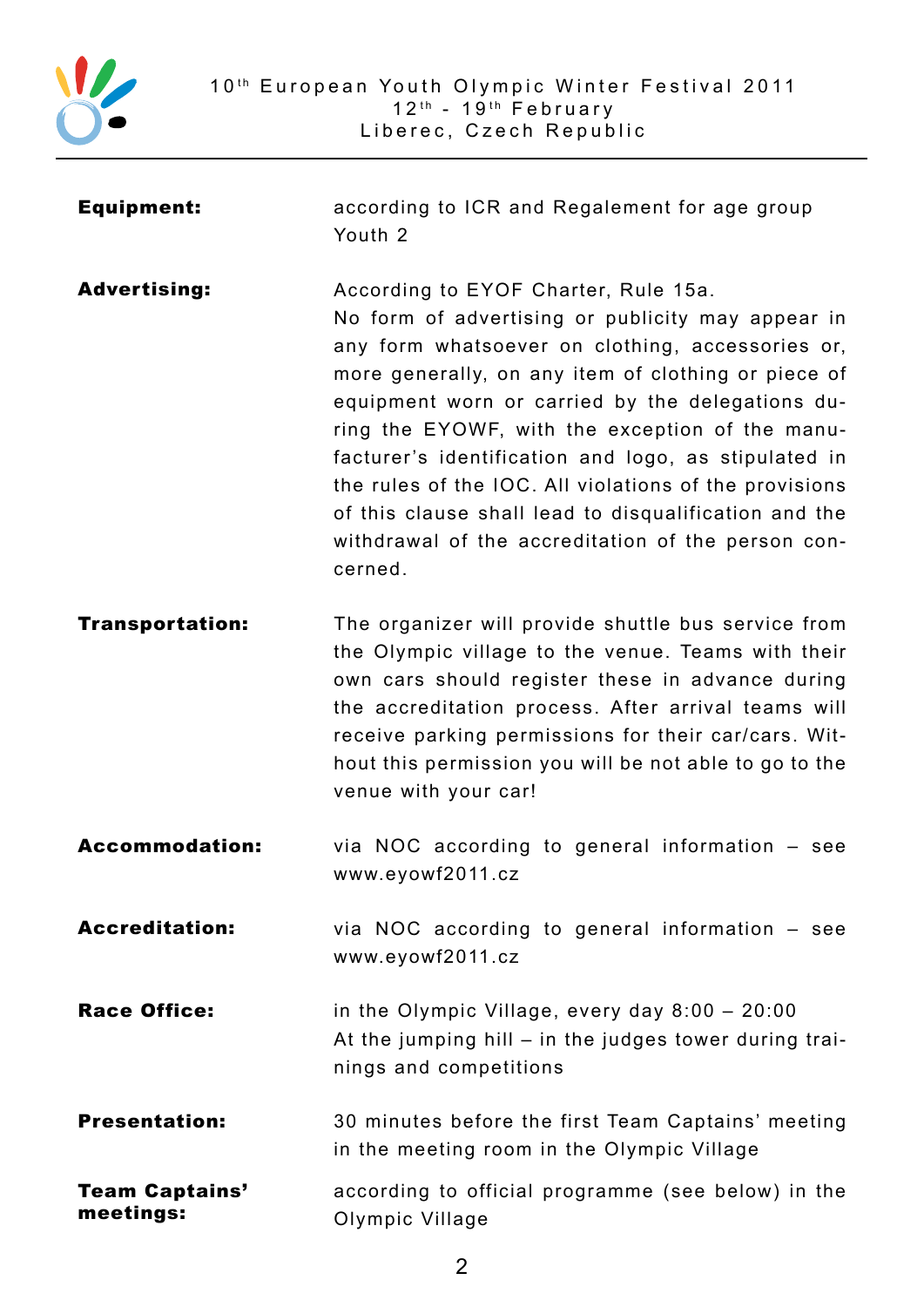

| <b>Bibs:</b>              | 30 minutes before the start of training or trial round<br>in the team containers at the hill                                                                                                                                                                                                                                                                                                                                                                                                                                                                                                                                                                                                           |
|---------------------------|--------------------------------------------------------------------------------------------------------------------------------------------------------------------------------------------------------------------------------------------------------------------------------------------------------------------------------------------------------------------------------------------------------------------------------------------------------------------------------------------------------------------------------------------------------------------------------------------------------------------------------------------------------------------------------------------------------|
| <b>Medical service:</b>   | Organiser will provide medical service during trai-<br>nings and competitions.                                                                                                                                                                                                                                                                                                                                                                                                                                                                                                                                                                                                                         |
| <b>Insurance:</b>         | All athletes, officials and members of the National<br>Olympic Committees who attend and participate in<br>the event shall do so at their own risk.<br>Organising Committee will arrange following ins-<br>urance:<br>• Third party liability (personal injuries and da-<br>mages).<br>Basic medical costs and individual accidents<br>$\bullet$<br>(permanent disability, consequential damage).<br>All NOCs are nevertheless strongly advised to pro-<br>vide for an adequate insurance (travel insurance)<br>policy for all members of their delegations.<br>The OC accepts no liability for bodily or personal<br>injury, or for property loss or damage incurred by<br>Competitors and Officials. |
| <b>Ceremonies:</b>        | After each competition there will be a flower cere-<br>mony at the venue (best 3 athletes/teams). Medal<br>ceremony (best 3 athletes/teams) will be organised<br>in the Olympic Village - see general programme at<br>www.eyowf2011.cz. Organiser can change the pro-<br>gramme according to current weather conditions.                                                                                                                                                                                                                                                                                                                                                                               |
| <b>Other Information:</b> | The starting order for an individual event will be<br>made by drawing in 4 groups (one athlete per nation<br>per group) during the first Team Captains' meeting.<br>The starting order for the team event will be in re-<br>verse order of the results from the last EYOWF in<br>Szczyrk 2009. Mixed teams (from 2 or more NOC's)<br>cannot take part in the competition.                                                                                                                                                                                                                                                                                                                              |
| <b>Storage / waxing:</b>  | There will be storage/waxing team cabins available<br>for participating NOC teams in Jumping venue Jes-<br>ted.                                                                                                                                                                                                                                                                                                                                                                                                                                                                                                                                                                                        |
| <b>Protests:</b>          | according to ICR 2008                                                                                                                                                                                                                                                                                                                                                                                                                                                                                                                                                                                                                                                                                  |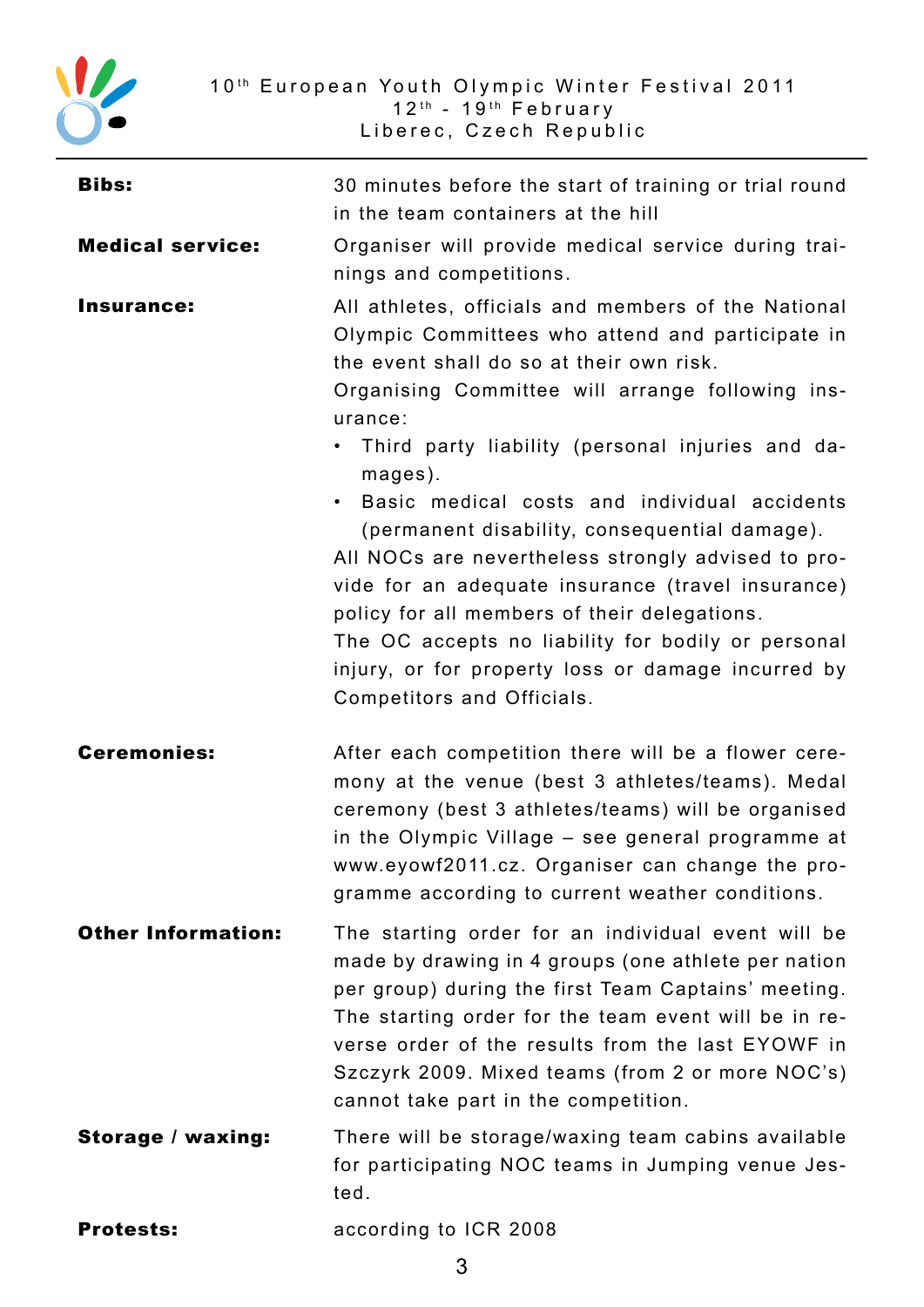

| <b>Sport Facilities:</b>                | Jumping venue Jested<br>Jumping hill Jested B HS 100<br>Certificate: 45/CZE 5 valid till 31. 12. 2013                                              |                                                                                                                                                                                  |  |
|-----------------------------------------|----------------------------------------------------------------------------------------------------------------------------------------------------|----------------------------------------------------------------------------------------------------------------------------------------------------------------------------------|--|
| Jury:                                   | TD FIS:<br><b>TDA FIS:</b>                                                                                                                         | Gunka Ryszard (POL)<br>Bartos Michal (CZE)                                                                                                                                       |  |
|                                         | Chief of comp.:                                                                                                                                    | Slavik Josef (CZE)                                                                                                                                                               |  |
|                                         | Equipment control: Horst Tielmann (FIS)                                                                                                            |                                                                                                                                                                                  |  |
| <b>Judges:</b>                          | Kral Vaclav (CZE)<br>Kraml Vaclav (CZE)<br>Hohnl Rudolf (CZE)<br>Tucek Jaroslav (CZE)<br>Parma Jiri<br>(CZE)                                       |                                                                                                                                                                                  |  |
| <b>Competition</b><br><b>Committee:</b> | Competition secretary:<br>Chief of judges:<br>Chief of the hill:<br>Chief of distance measurers:<br>Result service:<br>Video distance measurement: | Chairman of the comp. committee: Benc Pavel<br>Fosum Miroslav<br><b>Bartl Martin</b><br>Jirasko Ladislav<br><b>Raich Danes</b><br><b>ST Swisstiming</b><br><b>ST Swisstiming</b> |  |

### Unofficial Programme

**SUN 13. 2. 2011** 11:30 – 13:30 Free training HS 100